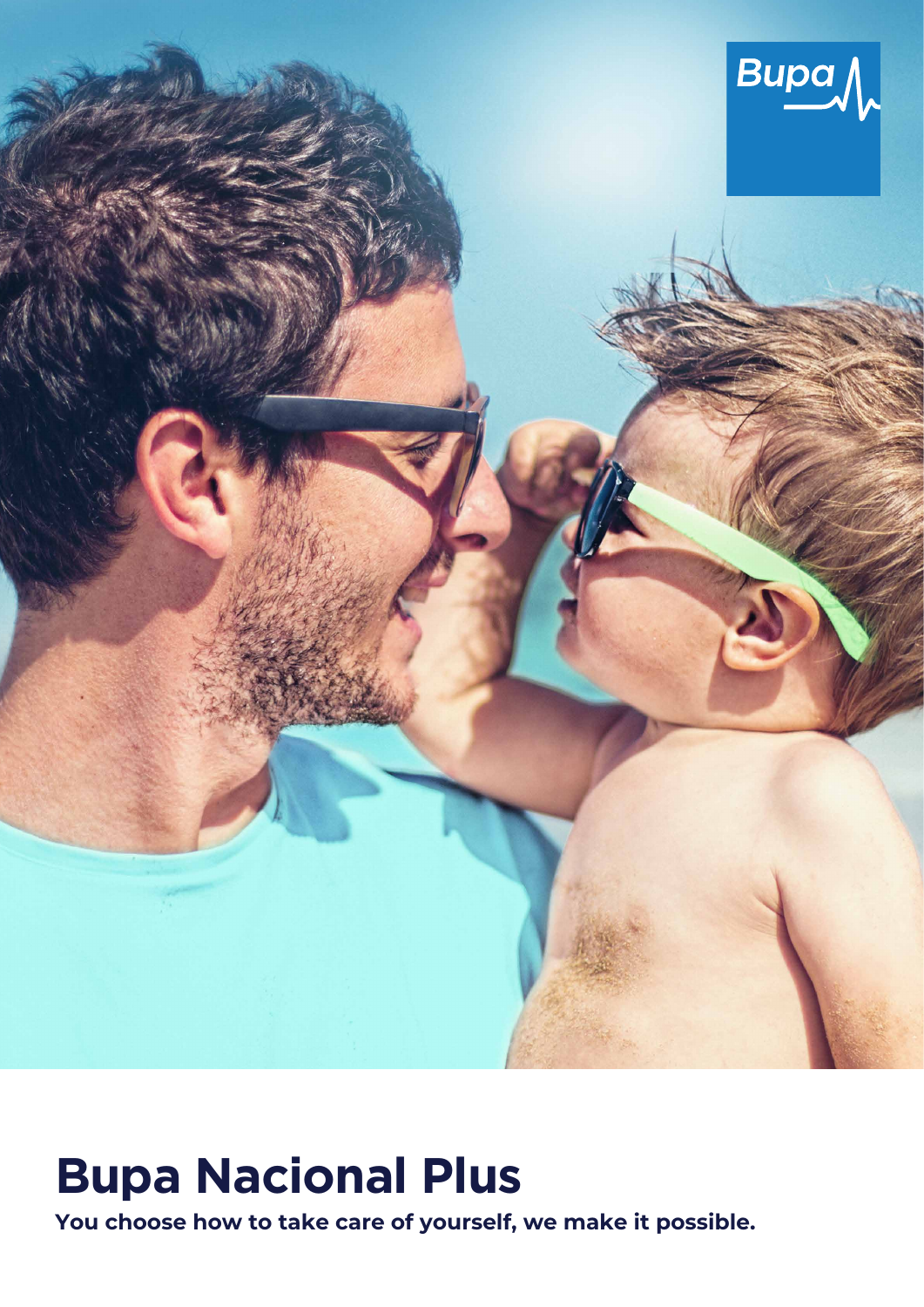# **Welcome to Bupa Nacional Plus**

Major medical expenses insurance: simple, customized, and with no small print, which makes taking care of yourself easier.

# **Why Bupa?**

When you choose us, you join one of the largest global health insurance companies, founded in England, with over 70 years of international experience.

Amongst our portafolio, we offer first class national products; always placing your wellbeing at the heart of everything we do.



### **Taking care of you is in our DNA**

Founded by doctors, our purpose is to help people live live longer, healthier, happier lives.

Our products are designed so that you can choose how to take care of yourself in every stage of your life.



### **We drive innovation**

We reinvest our profits into our companies, allowing the development of new technologies to offer the best possible care.



### **First class service**

#### Our local team is available to assist you 24/7.

You will have access to a variety of digital tools for an easy, agile, and efficient relationship with us.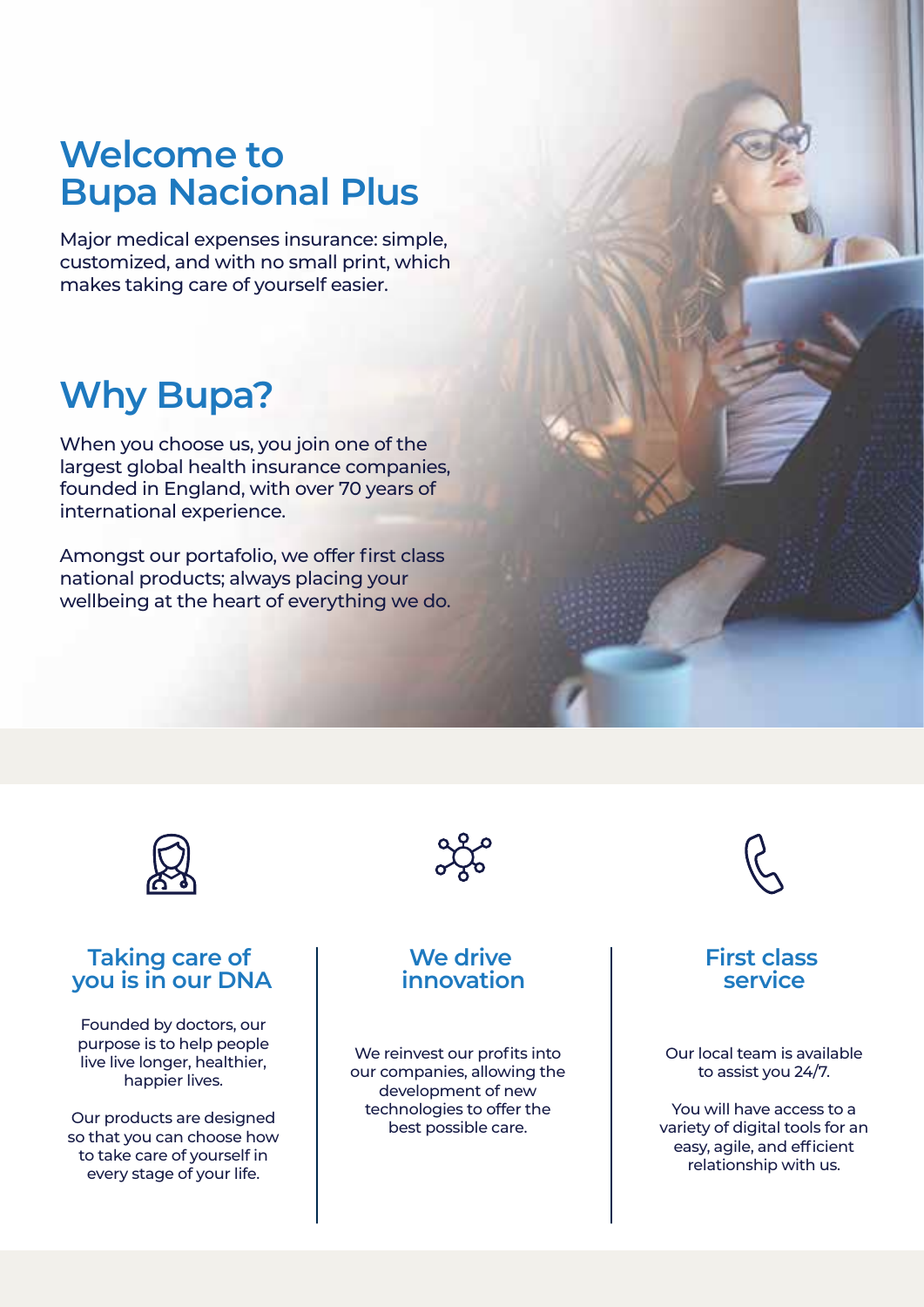## **What we offer?**

- **You choose where and with whom to get treatment in Mexico:**  Freedom of choice to doctors and hospitals in Mexico without network restriccions.<sup>(1)</sup>
- **Choose how much you want to pay:**  Personalize your product according to your needs. You set the annual limit, deductible, coinsurance, and waiting periods.
- **We take care of your health and finances:**  In the event of hospitalization, process your pass within 72 hours and avoid paying yourself. Additionally, your annual limit is reinstated each year. In case of an insured event you will only pay one deductible per year and maximum two per family.

#### **Maternity:**

May include coverage for a normal delivery, cesarean section, pregnancy complications and newborn complications.

Also, you will be able to decide which hospital you wish to deliver your baby.

**Assistance abroad (optional, with cost)** 

# **Purchasing Options**

You can choose the product that best fits your lifestyle.

**Special Offer**<br>Assistance abroad at no cost. **Valid until December 31, 2022**

| <b>Insured Sum</b>                  | <b>Choose between:</b>                                                                                           |
|-------------------------------------|------------------------------------------------------------------------------------------------------------------|
| Per insured<br>person,<br>annually. | $\bullet$ \$5 Million (MXN)<br>• \$10 Million (MXN))<br>• \$20 Million (MXN)<br>• \$50 Million (MXN)             |
| Annual<br>Deductible                | $\bullet$ \$9,000 (MXN)<br>$•$ \$17,000 (MXN)<br>$•$ \$35,000 (MXN)<br>$•$ \$55,000 (MXN)<br>$•$ \$115,000 (MXN) |
| Coinsurance<br>Annual Cap.          | <b>0%</b><br><b>10%</b><br>$\bullet$ 20%                                                                         |
| Geographic zone                     | The cost is adjusted<br>according to your location.                                                              |

#### **And what if your have already purchased a major health expenses insurance**

You can switch to Bupa and we will recognize your original policy issue and eliminate waiting periods with a competitive offer. Additionally, in case of an accident, we will eliminate your deductible and coinsurance cost without any additional cost. Subject to insurance requirements, terms and conditions, which are available at **[www.bupasalud.com.mx](http://www.bupasalud.com.mx)**

(1.) The applicable coinsurance may vary if the insured person receives assistance outside of the geographical zone of their policy.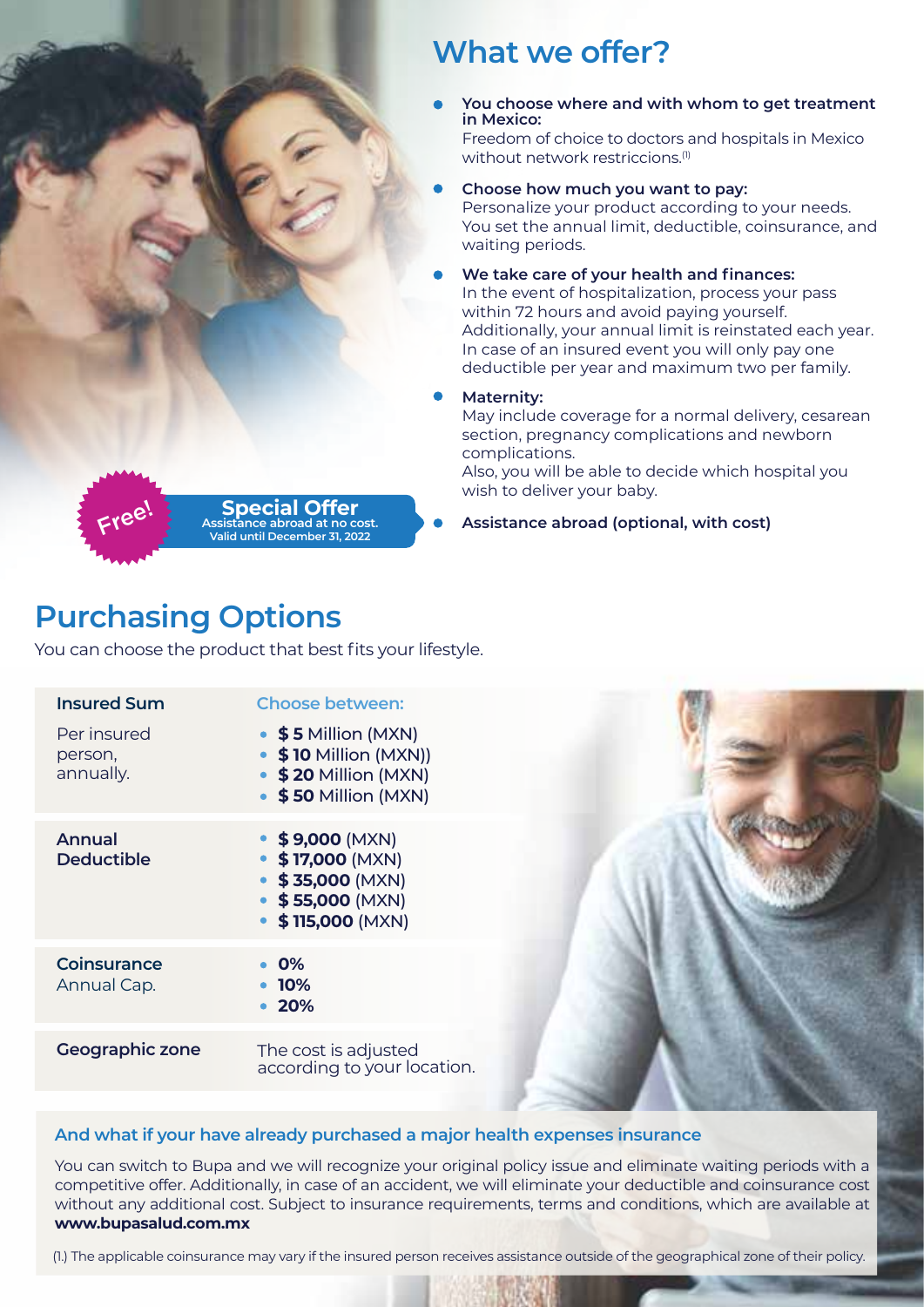# **Benefits Summary**

### Benefits

All of the following benefits, even those paid in full, will contribute to the total annual cap of the policy.

| Outpatient treatment                                                            | Coverage                 |
|---------------------------------------------------------------------------------|--------------------------|
|                                                                                 |                          |
| Outpatient surgery                                                              | 100%                     |
| Diagnostics tests, lab tests, and clinical studies                              | 100%                     |
| Doctor fees                                                                     | 100%                     |
| Qualified nurses                                                                | Up to 60 days per policy |
| Supplementary therapy: osteopathy, homeopathy, acupuncture, and<br>chiropractic | 100%                     |
| Drugs and curing material                                                       | 100%                     |
| Durable medical equipment                                                       | 100%                     |

| <b>Hospitalization</b>                                                                                | Coverage |
|-------------------------------------------------------------------------------------------------------|----------|
|                                                                                                       |          |
| Standard private room and board                                                                       | 100%     |
| Extra bed and board for accompanying person                                                           | 100%     |
| Surgery, including surgeon and anesthesiologist fees, operating room,<br>drugs, and healing material  | 100%     |
| Intensive care                                                                                        | 100%     |
| Pathology, radiology, and diagnostics tests                                                           | 100%     |
| Physical therapists, occupational therapists, kinesiologists,<br>phonoaudiologists, and nutritionists | 100%     |
| Prosthesis                                                                                            | 100%     |
| Prosthetic implants and devices                                                                       | 100%     |
| Non-aesthetic reconstructive surgery                                                                  | 100%     |

| Rehabilitation and palliative care                                                          | Coverage    |                                       |
|---------------------------------------------------------------------------------------------|-------------|---------------------------------------|
| Home nurse                                                                                  |             | Up to 60 sessions per<br>policy year  |
| Multidisciplinary rehabilitation and physical therapy in a hospital or<br>outpatient regime | policy year | Up to 30 sessions per                 |
| Neurological rehabilitation due to accident or covered disease                              |             | Up to 6 months to life<br>per ailment |
| Palliative care                                                                             | 100%        |                                       |

| Dental Treatment                  | Coverage |
|-----------------------------------|----------|
| Accident-related dental treatment | 100%     |
| <b>Second Opinion</b>             | Coverage |

Second medical or surgery opinion 100%

This summary is for information purposes; details of the benefits, limitations, and exclusions can be found in the general terms and conditions and/or in the table of benefits of your policy (available at [www.bupasalud.com.mx\),](http://www.bupasalud.com.mx)  which will prevail over any informative document.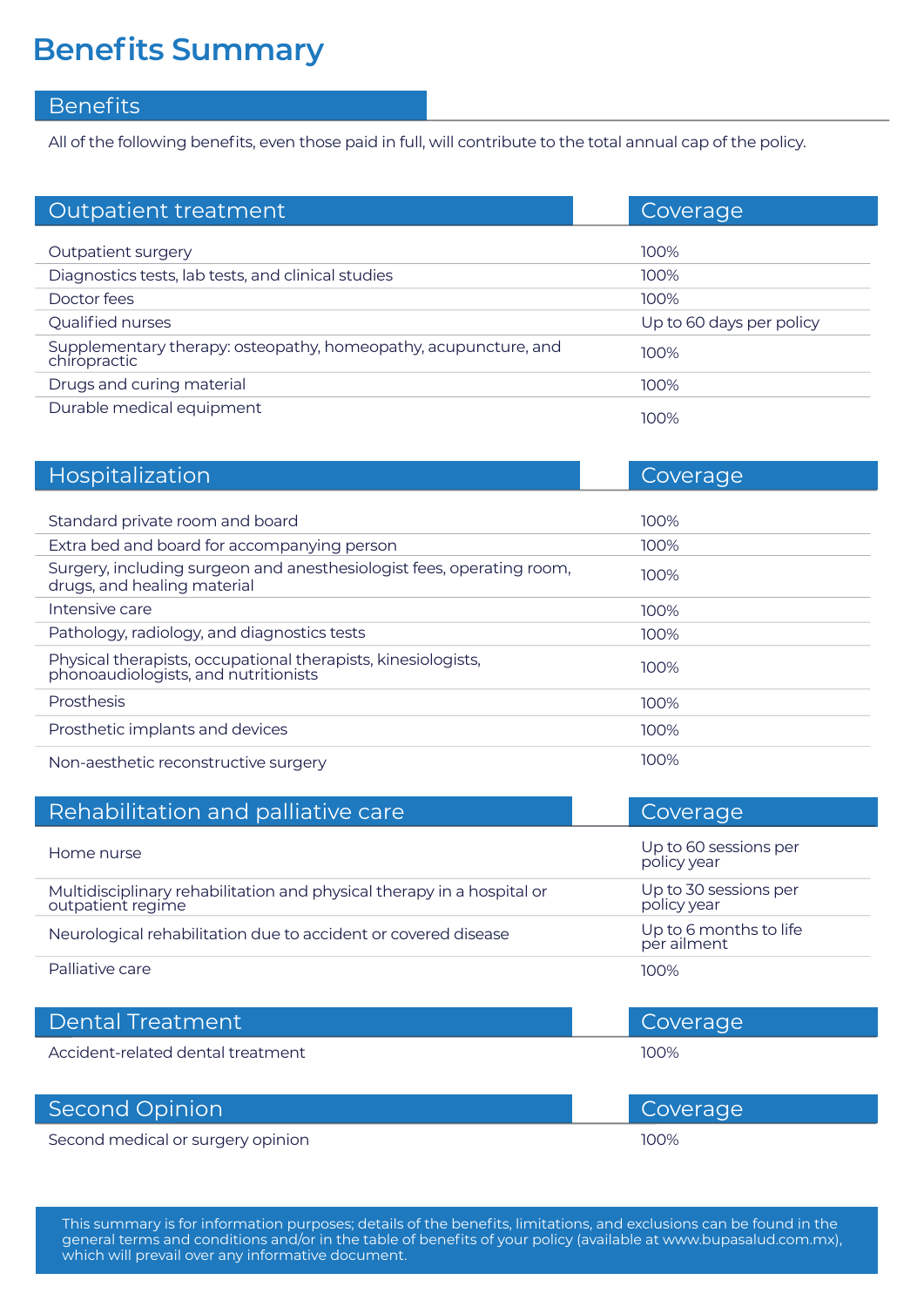| Coverage for specific treatments<br>and diseases                                                                                                                                                                                                                 | Coverage                                                    |
|------------------------------------------------------------------------------------------------------------------------------------------------------------------------------------------------------------------------------------------------------------------|-------------------------------------------------------------|
| Congenital conditions for insured people born during the term of<br>the policy, and provided that the mother has been covered for at least<br>10 months.                                                                                                         |                                                             |
| a) That manifest before the insured person turns 18 years of age                                                                                                                                                                                                 | a) MXN \$10,000,000 Ten Million<br>Pesos 00/100 for life    |
| b) That manifest in the insured person at 18 years of age or afterwards                                                                                                                                                                                          | $b)$ 100%                                                   |
| If the insured person was born outside of a covered maternity, the<br>coverage of the policy will apply for congenital diseases if they have not<br>been diagnosed and no prior medical treatment had been carried out<br>prior to the policy becoming effective |                                                             |
| Cancer treatment (including bone marrow transplant)                                                                                                                                                                                                              | 100%                                                        |
| Transplant coverage                                                                                                                                                                                                                                              | Up to the insured sum of the<br>policy, applicable for life |
| Renal dialysis                                                                                                                                                                                                                                                   | 100%                                                        |
| Acquired immunodeficiency syndrome (AIDS)                                                                                                                                                                                                                        | MXN \$6,000,000 Six Million<br>Pesos 00/100 for life        |

| Maternity                                                                                                                                                                                                                   | Coverage                                                  |  |
|-----------------------------------------------------------------------------------------------------------------------------------------------------------------------------------------------------------------------------|-----------------------------------------------------------|--|
| This coverage only applies for deductible plans 1, 2, or 3 (deductible equal to or lower than MXN\$35,000 Thirty-Five<br>Thousand Pesos 00/100). Deductible and coinsurance not applicable for the aforementioned benefits. |                                                           |  |
| Normal labor or cesarean section in the hospital                                                                                                                                                                            | MXN \$50,000 Fifty Thousand<br>Pesos 00/100 per pregnancy |  |
| Pre and post-natal treatment (10-month wait period)                                                                                                                                                                         | 100%                                                      |  |
| Maternity and labor complications                                                                                                                                                                                           | 100%                                                      |  |
| Routine coverage of the newborn                                                                                                                                                                                             | 2% according to the insured sum                           |  |

| Transfers              | Coverage |
|------------------------|----------|
| Local aerial ambulance | 100%     |
| Ground ambulance       | 100%     |

| <b>Preventive Treatment</b>                                                                                    | Coverage                                                            |
|----------------------------------------------------------------------------------------------------------------|---------------------------------------------------------------------|
| Preventive dental test (includes cleaning evaluation and X-ray).<br>*Deductible and coinsurance not applicable | MXN \$1,300 One Thousand<br>Three Hundred Pesos 00/100<br>per visit |
|                                                                                                                | Maximum one visit per policy<br>year                                |

This summary is for information purposes; details of the benefits, limitations, and exclusions can be found in the general terms and conditions and/or in the table of benefits of your policy (available at [www.bupasalud.com.mx\),](http://www.bupasalud.com.mx)  which will prevail over any informative document.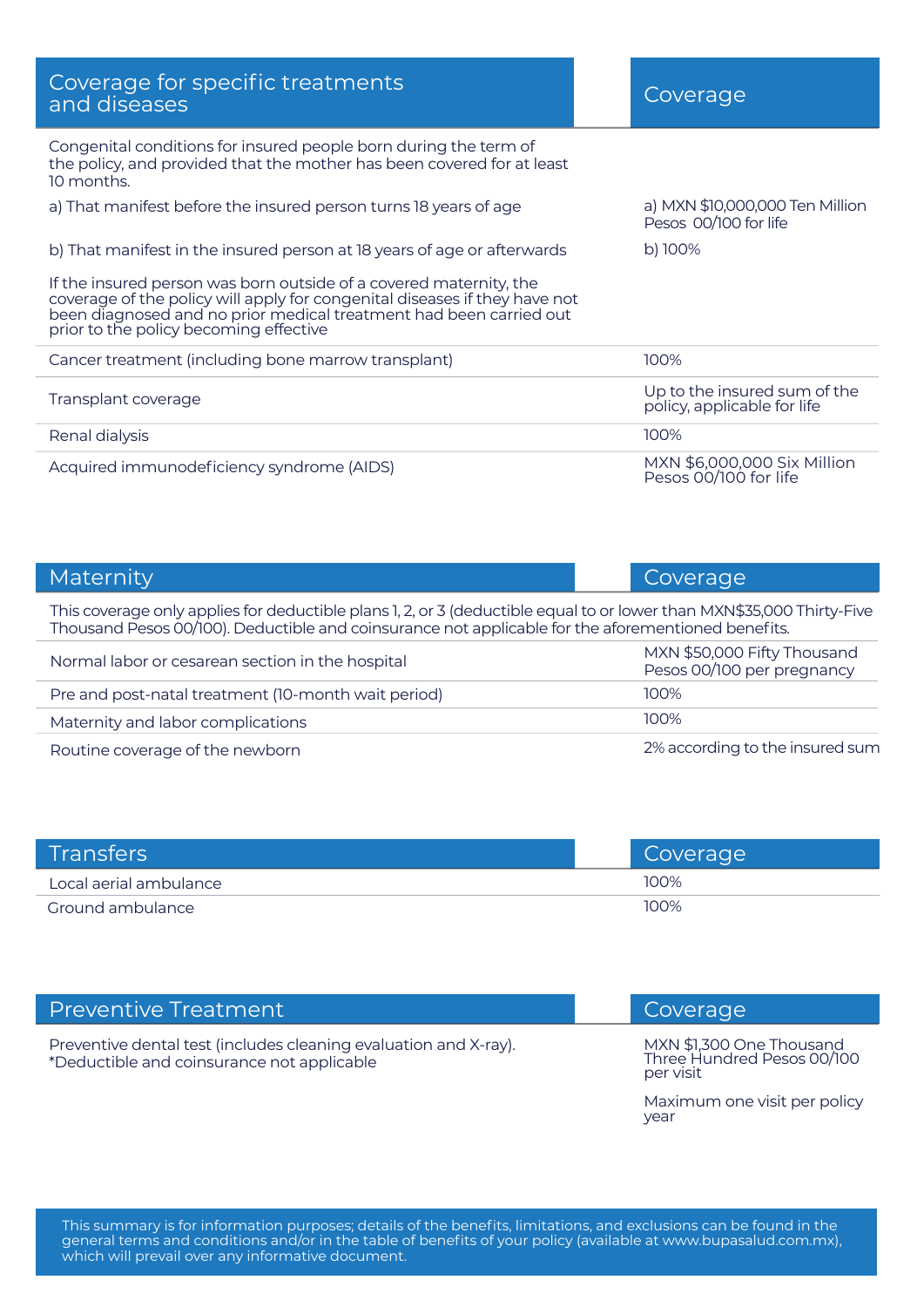### Other Benefits

Extended coverage for eligible dependents due to death of the policyholder for up to 1 (one) years at no cost if the cause of death of the policyholder is due to an accident, disease, or ailment covered under this policy.

| <b>Wait Periods</b>                                                                                                                                                                                                                                                                                                                                                        | Coverage  |
|----------------------------------------------------------------------------------------------------------------------------------------------------------------------------------------------------------------------------------------------------------------------------------------------------------------------------------------------------------------------------|-----------|
| Acquired immunodeficiency syndrome (AIDS).                                                                                                                                                                                                                                                                                                                                 | 36 months |
| Ailments of the knee, peptic acid, spine, nose, paranasal sinuses,<br>amygdala, adenoids, hemorrhoids, hernias, breast tumors (benign<br>and/or malignant), anorectal, prostate, gynecological ailments, pelvic<br>floor insufficiency, vesicular and bile duct ailments, articular disease of<br>the phalanges of the feet, cataracts, renal and urinary tract lithiasis. | 24 months |
| Cancer treatment.                                                                                                                                                                                                                                                                                                                                                          | 12 months |
| Maternity: pregnancy, labor or cesarean section, derived complications<br>and routine care of the newborn.                                                                                                                                                                                                                                                                 | 10 months |
| Preventive dental test.                                                                                                                                                                                                                                                                                                                                                    | 10 months |
| Transplants.                                                                                                                                                                                                                                                                                                                                                               | 6 months  |

#### Assistance abroad

Up to US\$100,000 in the event of a sudden illness and/or travel accident abroad.

Global travel assistance:

- Air and ground ambulance
- Accommodation costs for a family member in the event of hospitalization
- Travel of a family member in the event of medical convalescence
- Trip interruption
- Repatriation or funeral transfer
- Location, recovery and shipment of baggage
- Emergency dental costs during a trip
- Hotel costs in the event of medical convalescence
- Medical supervision
- Care and transfer of accompanying persons
- Information before a trip (service included at no additional cost to the User)

**Included** Free! **Until December 31, 2022**

This summary is for information purposes; details of the benefits, limitations, and exclusions can be found in the general terms and conditions and/or in the table of benefits of your policy (available at [www.bupasalud.com.mx\),](http://www.bupasalud.com.mx)  which will prevail over any informative document.